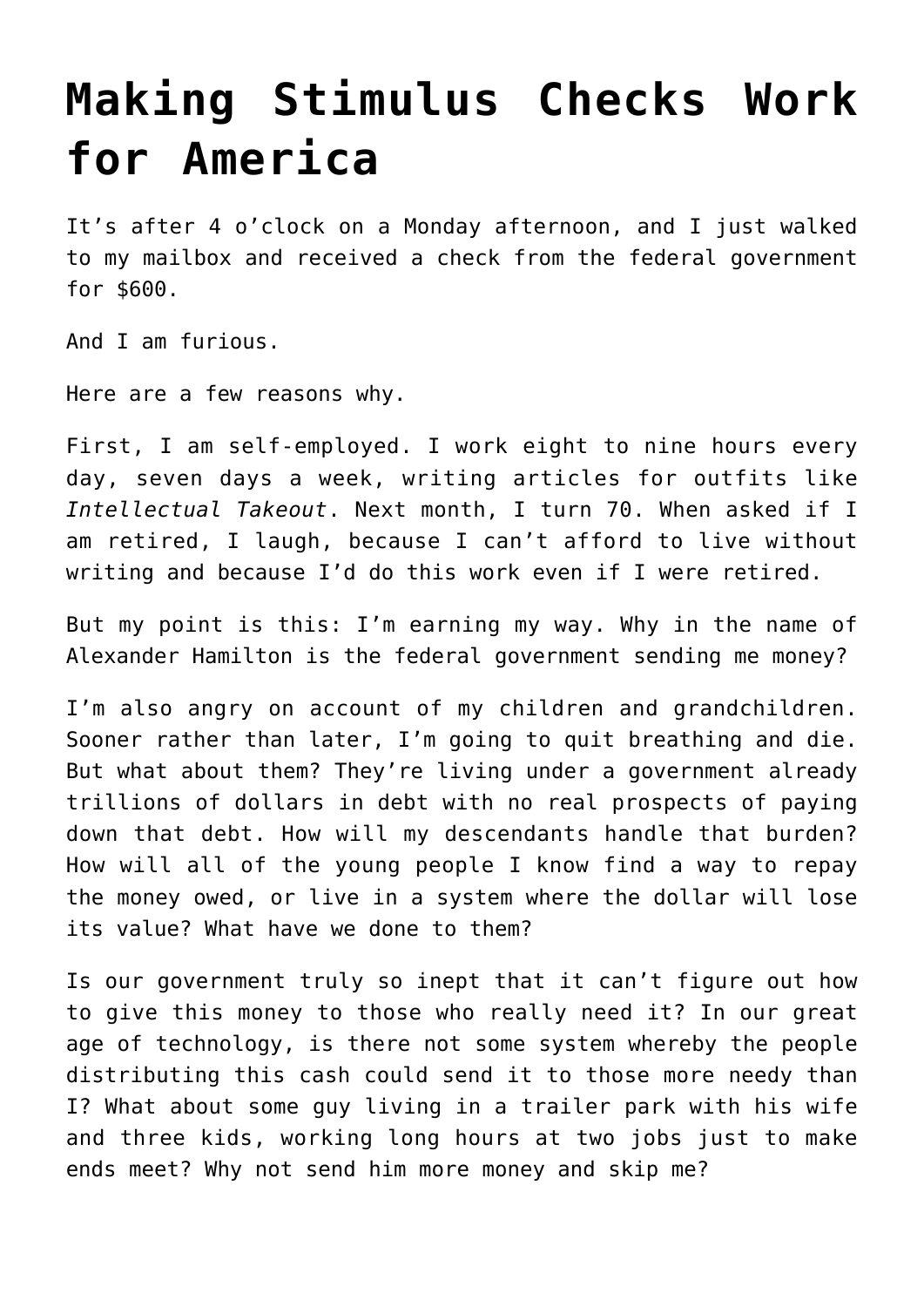Finally, I am enraged that my government, or any government, considers me such a child that it delivers this pat on the head. At the bottom of my check are these words: "Economic Impact Payment/ President Donald J. Trump." I don't care if it was Trump, or Joe Biden, or George Washington himself, I want no one playing daddy and mommy to me.

So, what will I do with that check sitting on my kitchen island table? That insult. That paper pox signifying our country just fell even deeper into the sinkhole.

I suppose I could just rip the thing up. That might be the honorable course of action, the right way to go. But I've decided to take another route.

Of that \$600, I'll give \$100 plus a bit more to my church, which has struggled financially these last few months.

I'll donate another \$100 to *Intellectual Takeout*, which I love and which has also fought its own financial battles these last few months.

Another \$100 dollars will go to *The Epoch Times*, for which I also write. Given our tempestuous times, I bet they likewise are in need of cash.

Another \$100 will go to *Smoky Mountain News* in Waynesville, North Carolina, where I have written book reviews for the last two decades. This weekly paper performs a valuable service for the community and has struggled to stay afloat during the pandemic.

As for the last \$200, I plan to spend those bucks on wine and food from my local grocery store, on several meals from Soul Mountain Restaurant here in Front Royal, and at my local coffee shop. That should help spread a few dollars around locally, which I assume is the plan behind these stupid checks.